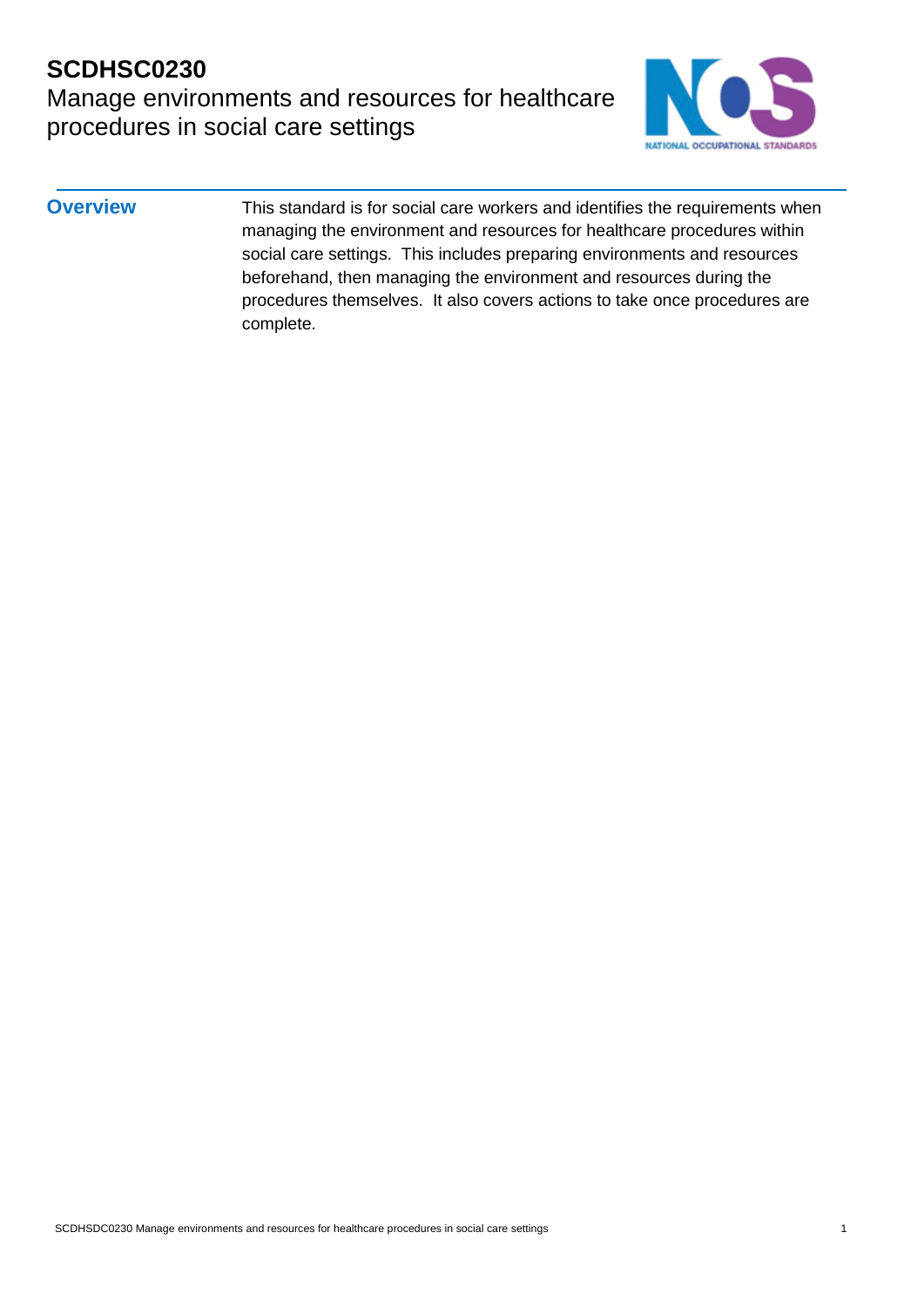| <b>Performance</b><br>criteria |                                                                                             |                                                                                                                                                              |  |  |
|--------------------------------|---------------------------------------------------------------------------------------------|--------------------------------------------------------------------------------------------------------------------------------------------------------------|--|--|
|                                | Work with individuals to prepare the environment and resources for<br>healthcare procedures |                                                                                                                                                              |  |  |
| You must be able to:           | P <sub>1</sub>                                                                              | clarify your role in managing the environment and resources for<br>specific healthcare procedures                                                            |  |  |
|                                | P <sub>2</sub>                                                                              | work in ways that support the active participation of the individual<br>in preparing for healthcare procedures                                               |  |  |
|                                | P <sub>3</sub>                                                                              | support the individual to understand the reasons for the<br>preparations being made                                                                          |  |  |
|                                | P <sub>4</sub>                                                                              | gather together all necessary resources in advance of the<br>procedure                                                                                       |  |  |
|                                | P <sub>5</sub>                                                                              | check that all resources are in a suitable and safe condition for the<br>procedure to be carried out                                                         |  |  |
|                                | P <sub>6</sub>                                                                              | dispose of any damaged or out of date items in accordance with<br>legal and work setting requirements                                                        |  |  |
|                                | P7                                                                                          | handle resources safely and correctly                                                                                                                        |  |  |
|                                | P <sub>8</sub>                                                                              | prepare resources at the appropriate time and in a manner that<br>meets the preferences and needs of the individual and the<br>requirements of the procedure |  |  |
|                                | P <sub>9</sub>                                                                              | position equipment correctly for the requirements of the procedure<br>and to reduce risks                                                                    |  |  |
|                                | P <sub>10</sub>                                                                             | confirm that forms required for record keeping are available for<br>immediate use                                                                            |  |  |
|                                | P <sub>11</sub>                                                                             | wash your hands and take any other hygiene precautions required                                                                                              |  |  |
|                                | P <sub>12</sub>                                                                             | support the individual to understand the reason for any protective<br>clothing and equipment used                                                            |  |  |
|                                | P <sub>13</sub>                                                                             | make sure that conditions within the immediate environment are<br>appropriate to maintain the individual's comfort throughout the<br>procedure               |  |  |
|                                | P <sub>14</sub>                                                                             | confirm with the individual that the preparations being made take<br>account of their preferences and needs as well as the requirements<br>of the procedure  |  |  |
|                                | P <sub>15</sub>                                                                             | investigate any problems with the environment and resources                                                                                                  |  |  |
|                                | P <sub>16</sub>                                                                             | where there are problems which you cannot solve, report these in<br>accordance with work setting requirements                                                |  |  |
|                                |                                                                                             | Manage the environment and resources during healthcare procedures                                                                                            |  |  |
| You must be able to:           | P <sub>17</sub>                                                                             | work in ways that promote active participation when managing the                                                                                             |  |  |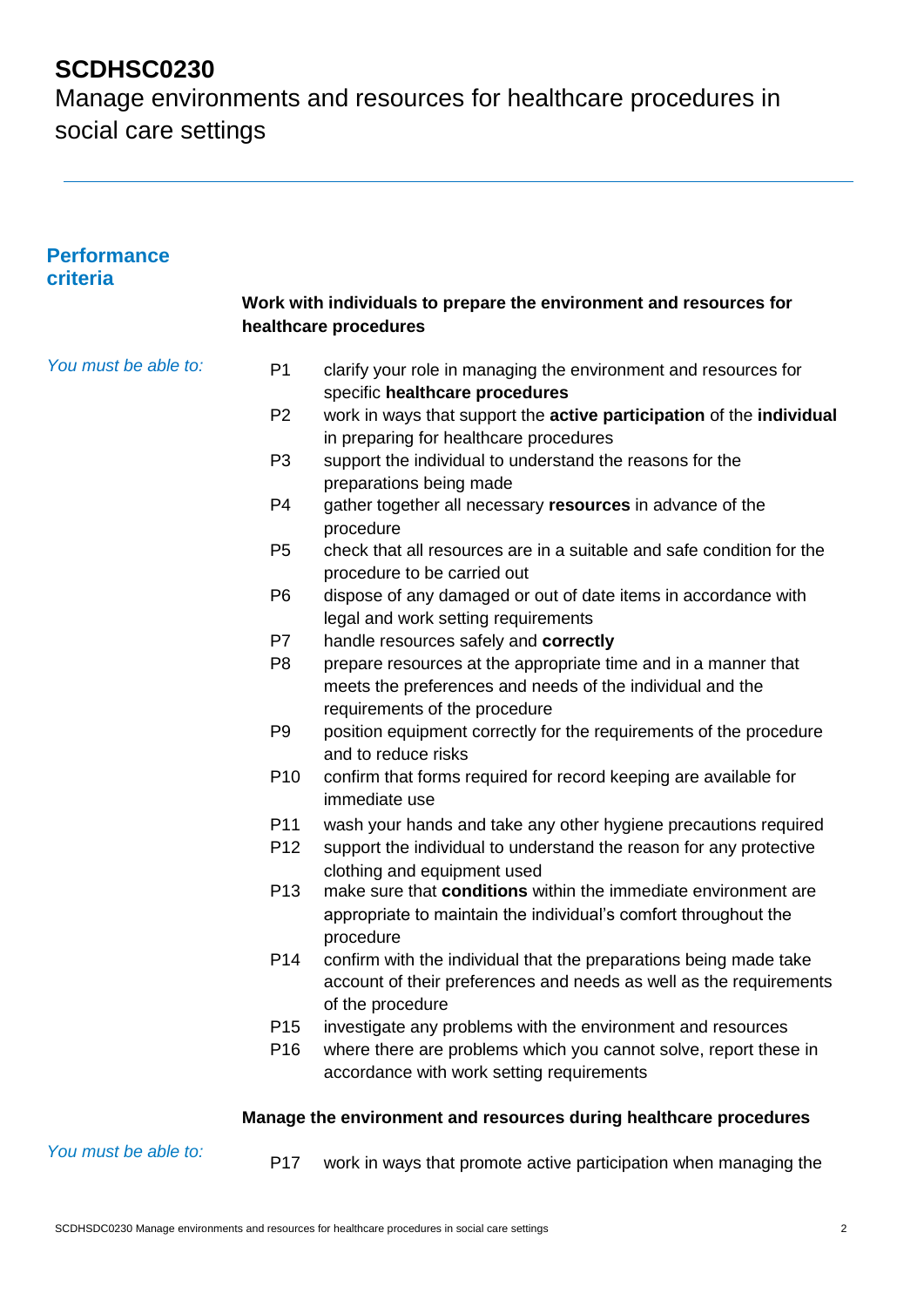|                      |                 | environment and resources during the healthcare procedure                                                                                                                 |
|----------------------|-----------------|---------------------------------------------------------------------------------------------------------------------------------------------------------------------------|
|                      | P <sub>18</sub> | operate equipment correctly for the procedure                                                                                                                             |
|                      | P <sub>19</sub> | monitor environmental conditions and the individual's comfort<br>throughout the procedure                                                                                 |
|                      | P <sub>20</sub> | make any adjustments required to maintain the individual's comfort<br>and the requirements of the procedure                                                               |
|                      | P21             | monitor the operation of equipment at regular intervals                                                                                                                   |
|                      | P <sub>22</sub> | where faults or breakdowns occur in equipment during use, take<br>appropriate action to remedy or minimise damage to resources and<br>ensure the safety of the individual |
|                      | P <sub>23</sub> | monitor consumable materials used in the procedure correctly and<br>safely                                                                                                |
|                      |                 | Manage the environment and resources after healthcare procedures                                                                                                          |
| You must be able to: | P <sub>24</sub> | ensure that your management of the environment and resources<br>after healthcare procedures cause minimum disturbance to the<br>privacy and comfort of the individual     |
|                      | P <sub>25</sub> | clean fixed items effectively after use with the appropriate materials                                                                                                    |
|                      | P <sub>26</sub> | replenish consumable materials in accordance with work setting<br>procedures                                                                                              |
|                      | P27             | return unopened, unused and surplus resources to the correct<br>location for storage                                                                                      |
|                      | P28             | clean re-useable items effectively after use to make them safe prior<br>to sterilisation                                                                                  |
|                      | P <sub>29</sub> | dispose of waste and by-products in a safe manner using the<br>correct, designated waste routes                                                                           |
|                      | P30             | deal promptly, safely and effectively with any problems that are<br>within your scope of practice                                                                         |
|                      | P31             | where there are problems which you cannot solve, report these in<br>accordance with work setting requirements                                                             |
|                      | P32             | complete records of your activities in accordance with legal and<br>work setting requirements                                                                             |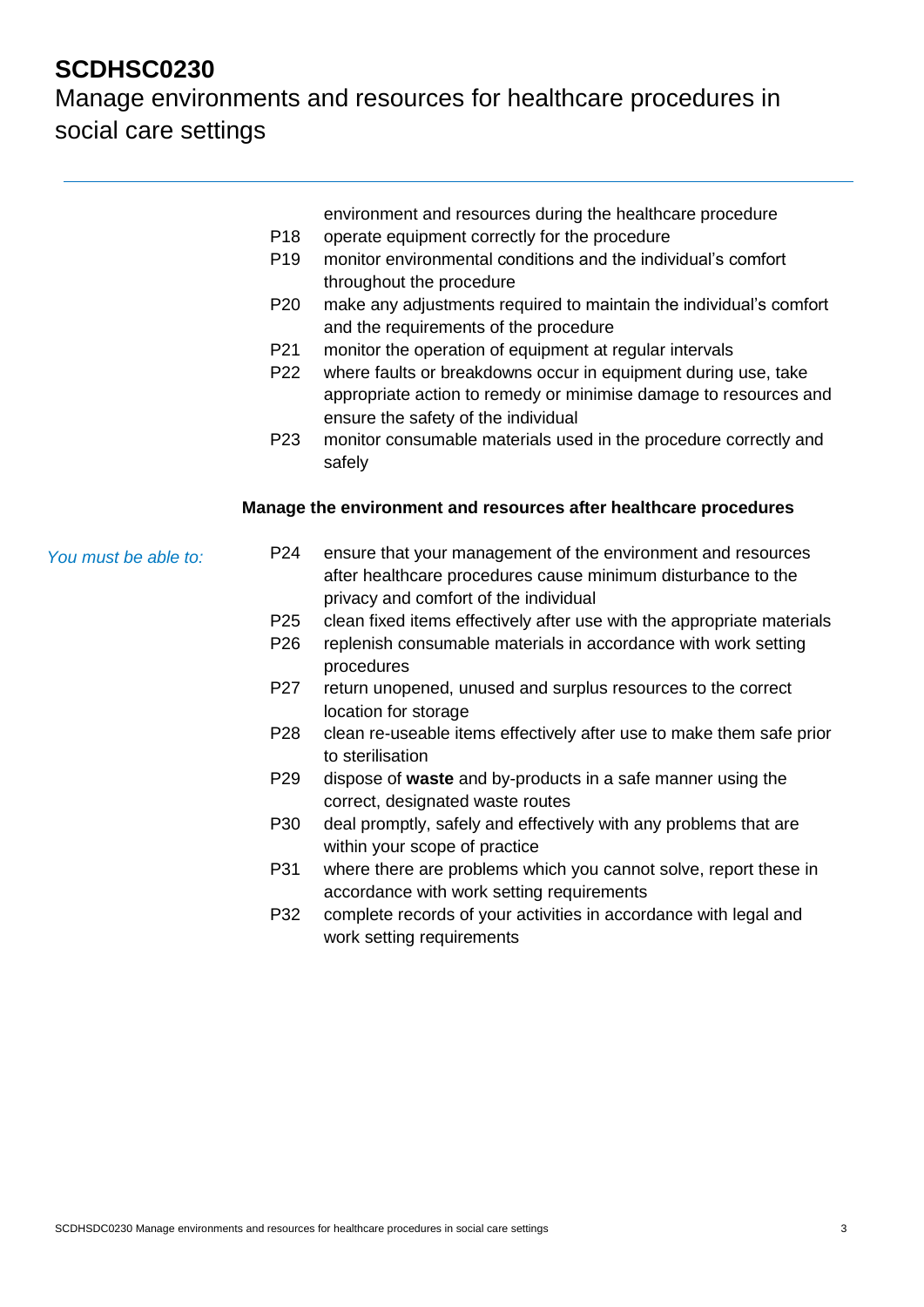| <b>Knowledge and</b><br>understanding |                 |                                                                                                                            |
|---------------------------------------|-----------------|----------------------------------------------------------------------------------------------------------------------------|
|                                       | <b>Rights</b>   |                                                                                                                            |
| You need to know and<br>understand:   |                 |                                                                                                                            |
|                                       | K <sub>1</sub>  | Work setting requirements on equality, diversity, discrimination<br>and human rights                                       |
|                                       | K <sub>2</sub>  | Your role in supporting rights, choices, wellbeing and active                                                              |
|                                       |                 | participation                                                                                                              |
|                                       | K <sub>3</sub>  | your duty to report anything you notice people do, or anything<br>they fail to do, that could obstruct individuals' rights |
|                                       | K4              | the actions to take if you have concerns about discrimination                                                              |
|                                       | K <sub>5</sub>  | the rights that individuals have to make complaints and be                                                                 |
|                                       |                 | supported to do so                                                                                                         |
|                                       |                 | How you carry out your work                                                                                                |
| You need to know and                  | K <sub>6</sub>  | codes of practice, standards, frameworks and guidance relevant                                                             |
| understand:                           |                 | to your work and the content of this standard                                                                              |
|                                       | K7              | the main items of legislation that relate to the content of this                                                           |
|                                       |                 | standard within your work role                                                                                             |
|                                       | K <sub>8</sub>  | your own background, experiences and beliefs that may affect                                                               |
|                                       |                 | the way you work                                                                                                           |
|                                       | K <sub>9</sub>  | your own roles and responsibilities with their limits and                                                                  |
|                                       |                 | boundaries                                                                                                                 |
|                                       | K <sub>10</sub> | who you must report to at work                                                                                             |
|                                       | K11             | the roles and responsibilities of other people with whom you<br>work                                                       |
|                                       | K <sub>12</sub> | how to find out about procedures and agreed ways of working in                                                             |
|                                       |                 | your work setting                                                                                                          |
|                                       | K <sub>13</sub> | how to make sure you follow procedures and agreed ways of<br>working                                                       |
|                                       | K14             | the meaning of person centred working and the importance of                                                                |
|                                       |                 | knowing and respecting each person as an individual                                                                        |
|                                       | K <sub>15</sub> | the prime importance of the interests and well-being of the<br>individual                                                  |
|                                       | K16             | the individual's cultural and language context                                                                             |
|                                       | K <sub>17</sub> | how to work in ways that build trust with people                                                                           |
|                                       | K <sub>18</sub> | how to work in ways that support the active participation of                                                               |
|                                       |                 | individuals in their own care and support                                                                                  |
|                                       | K <sub>19</sub> | how to work in ways that respect individuals' dignity, personal                                                            |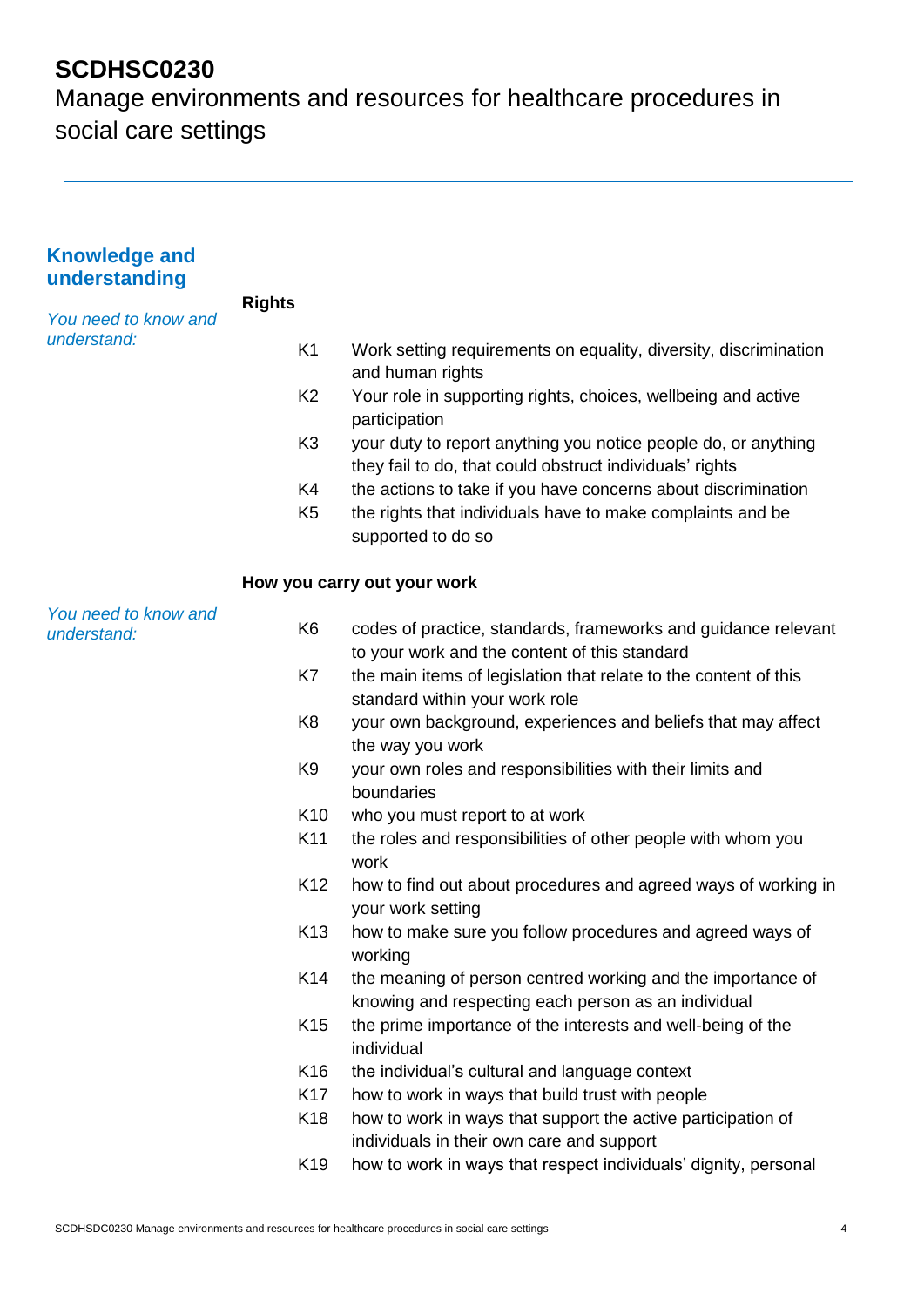|                                     | K <sub>20</sub><br>K <sub>21</sub><br>K22 | beliefs and preferences<br>how to work in partnership with people<br>what you should do when there are conflicts and dilemmas in<br>your work<br>how and when you should seek support in situations beyond<br>your experience and expertise |  |
|-------------------------------------|-------------------------------------------|---------------------------------------------------------------------------------------------------------------------------------------------------------------------------------------------------------------------------------------------|--|
| You need to know and<br>understand: | Theory for practice                       |                                                                                                                                                                                                                                             |  |
|                                     | K <sub>23</sub>                           | the factors that may affect the health, wellbeing and<br>development of individuals you care for or support                                                                                                                                 |  |
|                                     | K24                                       | how these affect individuals and how they may affect different<br>individuals differently                                                                                                                                                   |  |
|                                     | K <sub>25</sub>                           | the main stages of human development                                                                                                                                                                                                        |  |
|                                     | <b>Communication</b>                      |                                                                                                                                                                                                                                             |  |
| You need to know and<br>understand: | K26                                       | factors that can have a positive or negative effect on the way<br>people communicate                                                                                                                                                        |  |
|                                     | K <sub>27</sub>                           | different methods of communicating                                                                                                                                                                                                          |  |
|                                     |                                           | Personal and professional development                                                                                                                                                                                                       |  |
| You need to know and<br>understand: | K28<br>K <sub>29</sub>                    | why it is important to reflect on how you do your work<br>how to use your reflections to improve the way you work                                                                                                                           |  |
| You need to know and                | <b>Health and Safety</b>                  |                                                                                                                                                                                                                                             |  |
| understand:                         | K30                                       | your work setting policies and practices for health, safety and<br>security                                                                                                                                                                 |  |
|                                     | K31                                       | practices that help to prevent and control infection in the context<br>of this standard in the context of this standard                                                                                                                     |  |
|                                     | Safe-guarding                             |                                                                                                                                                                                                                                             |  |
| You need to know and<br>understand: | K32                                       | the duty that everyone has to raise concerns about possible<br>harm or abuse, poor or discriminatory practices                                                                                                                              |  |
|                                     | K33                                       | signs and symptoms of harm or abuse                                                                                                                                                                                                         |  |
|                                     | K34                                       | how and when to report any concerns about abuse, poor or                                                                                                                                                                                    |  |
|                                     | K35                                       | discriminatory practice, resources or operational difficulties<br>what to do if you have reported concerns but no action is taken<br>to address them                                                                                        |  |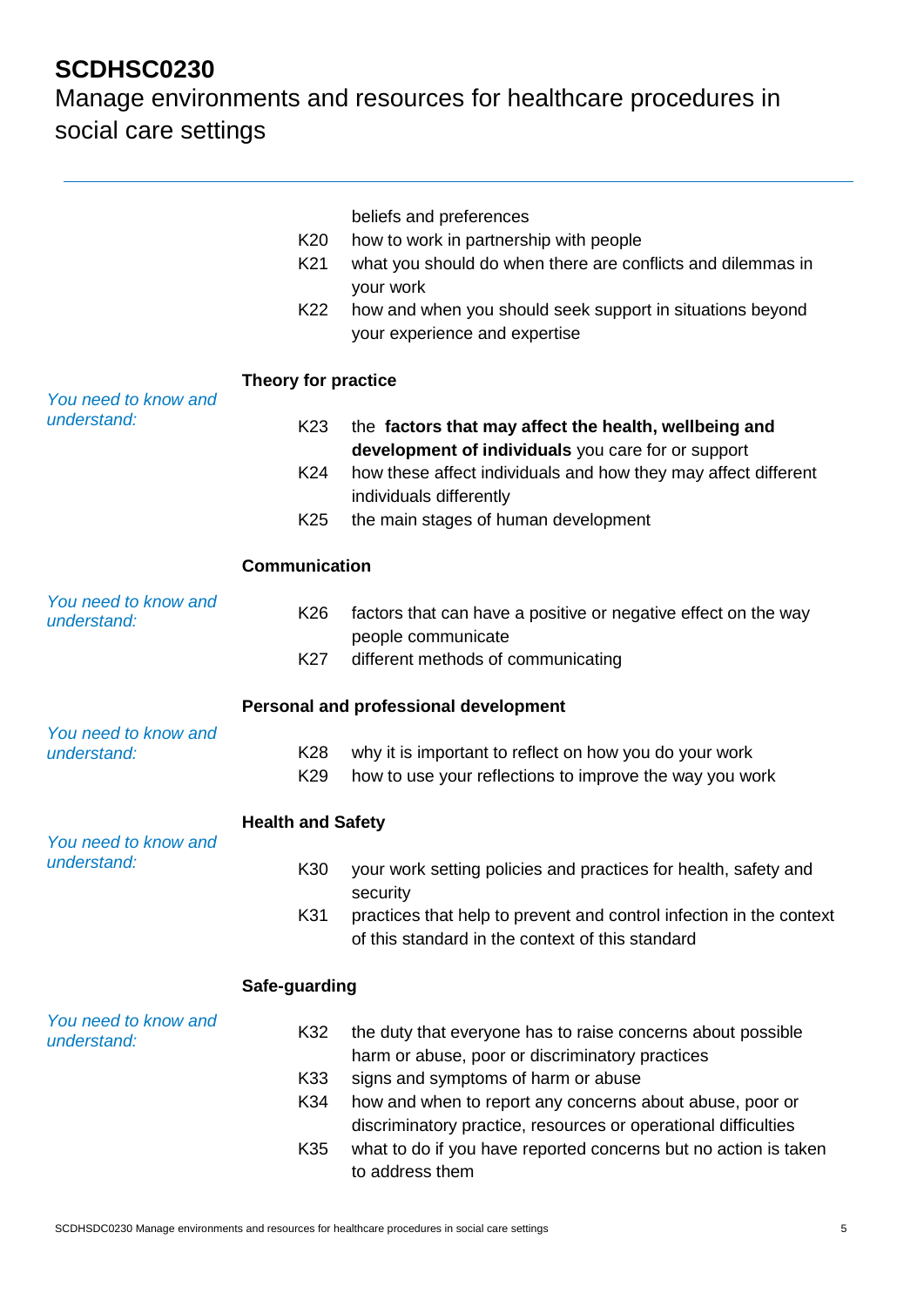|                                     | <b>Handling information</b> |                                                                                                                                                                               |
|-------------------------------------|-----------------------------|-------------------------------------------------------------------------------------------------------------------------------------------------------------------------------|
| You need to know and<br>understand: | K36                         | legal requirements, policies and procedures for the security and                                                                                                              |
|                                     |                             | confidentiality of information                                                                                                                                                |
|                                     | K37                         | work setting requirements for recording information and<br>producing reports including the use of electronic communication                                                    |
|                                     | K38                         | what confidentiality means                                                                                                                                                    |
|                                     | K39                         | how to maintain confidentiality in your work                                                                                                                                  |
|                                     | K40                         | when and how to pass on information                                                                                                                                           |
|                                     | <b>Specific to this NOS</b> |                                                                                                                                                                               |
| You need to know and<br>understand: |                             |                                                                                                                                                                               |
|                                     | K41                         | the nature of the healthcare procedure to be undertaken, the<br>equipment and materials that relate to it and the environmental<br>conditions and resources which it requires |
|                                     | K42                         | the importance of selecting and preparing resources according<br>to the individual's care or support plan                                                                     |
|                                     | K43                         | how the correct level of cleanliness may be achieved and<br>maintained for the healthcare procedure, the individual and the<br>setting                                        |
|                                     | K44                         | resources required for the procedure including any personal<br>protective clothing needed for yourself and/or the individual                                                  |
|                                     | K45                         | the nature and function of equipment used and how to check<br>whether or not it is functioning correctly                                                                      |
|                                     | K46                         | the importance of preparing and setting out essential resources<br>safely, efficiently and before the procedure begins                                                        |
|                                     | <b>K47</b>                  | types of essential resources which are sensitive to<br>environmental changes and how this affects their storage and<br>use                                                    |
|                                     | K48                         | how to set up and prepare equipment including any adjustments<br>which are specific to an individual's preferences and needs                                                  |
|                                     | K49                         | the importance of ensuring consumables of the correct quality<br>and quantity are available throughout the procedure                                                          |
|                                     | K <sub>50</sub>             | the environmental conditions appropriate for the type of<br>healthcare procedure to be undertaken and how to adjust them<br>in order to maintain the individual's comfort     |
|                                     | K <sub>51</sub>             | the importance of handling resources safely and correctly and<br>how to do so                                                                                                 |
|                                     | K <sub>52</sub>             | methods for ensuring all resources to be used during the<br>healthcare procedure are in a suitable and safe condition and<br>the extent of the your responsibility for this   |
|                                     | K <sub>53</sub>             | the different types of waste and by-products generated by the                                                                                                                 |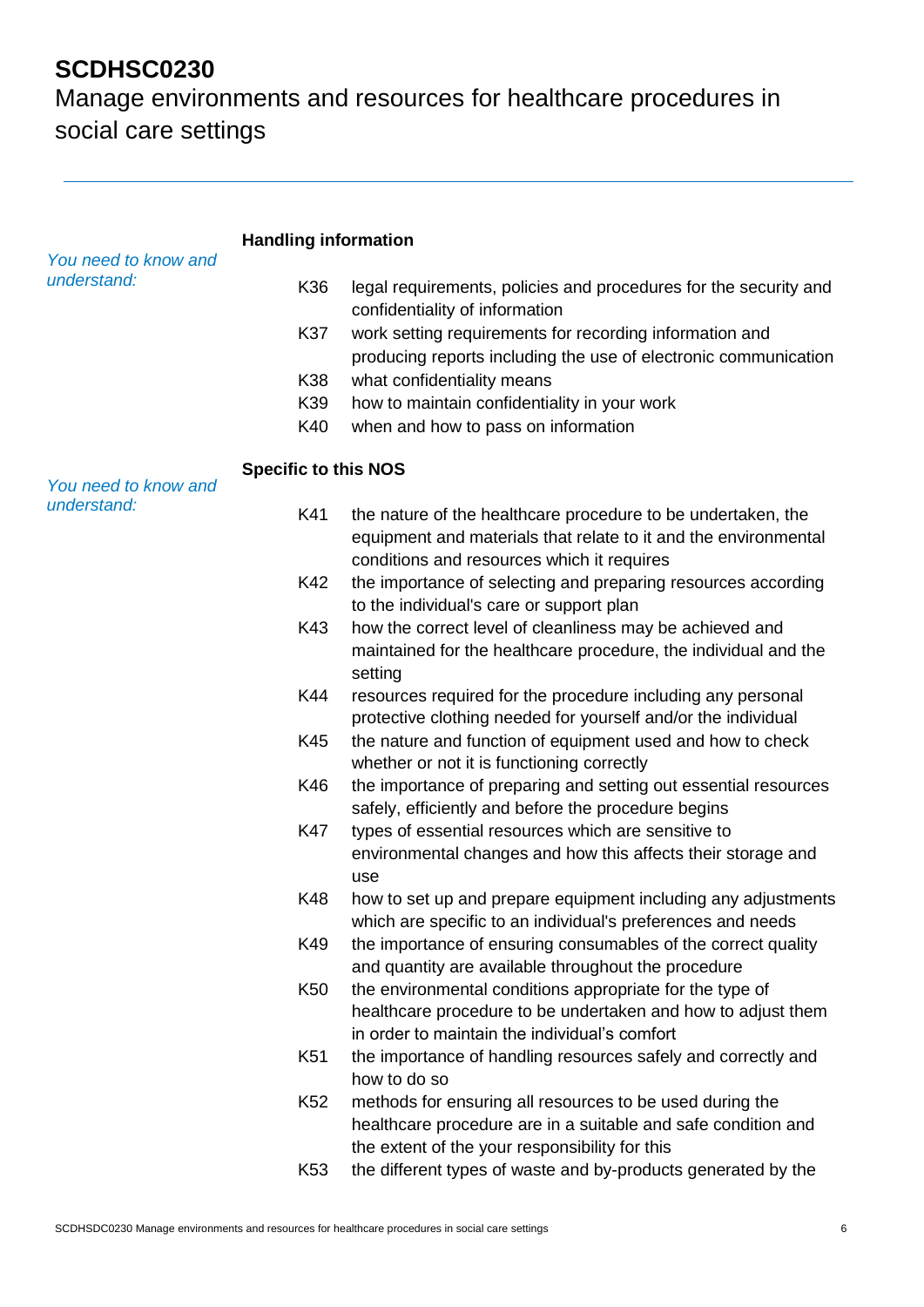Manage environments and resources for healthcare procedures in social care settings

> activity and the appropriate methods of handling and disposal for each

- K54 what procedures you are permitted to undertake when problems arise with equipment or resources and when you must refer the problem to others
- K55 the relevant person to whom you should refer problems with the environment and resources
- K56 correct procedures for reporting problems or faults with resources
- K57 possible sources of infection during medical procedures
- K58 methods for safely handling instruments, equipment and materials
- K59 methods to replenish, maintain, store and clean equipment and why it is important to regularly replenish and replace supplies
- K60 the importance of immediately reporting any issues which are outside your own sphere of competence without delay to the relevant member of staff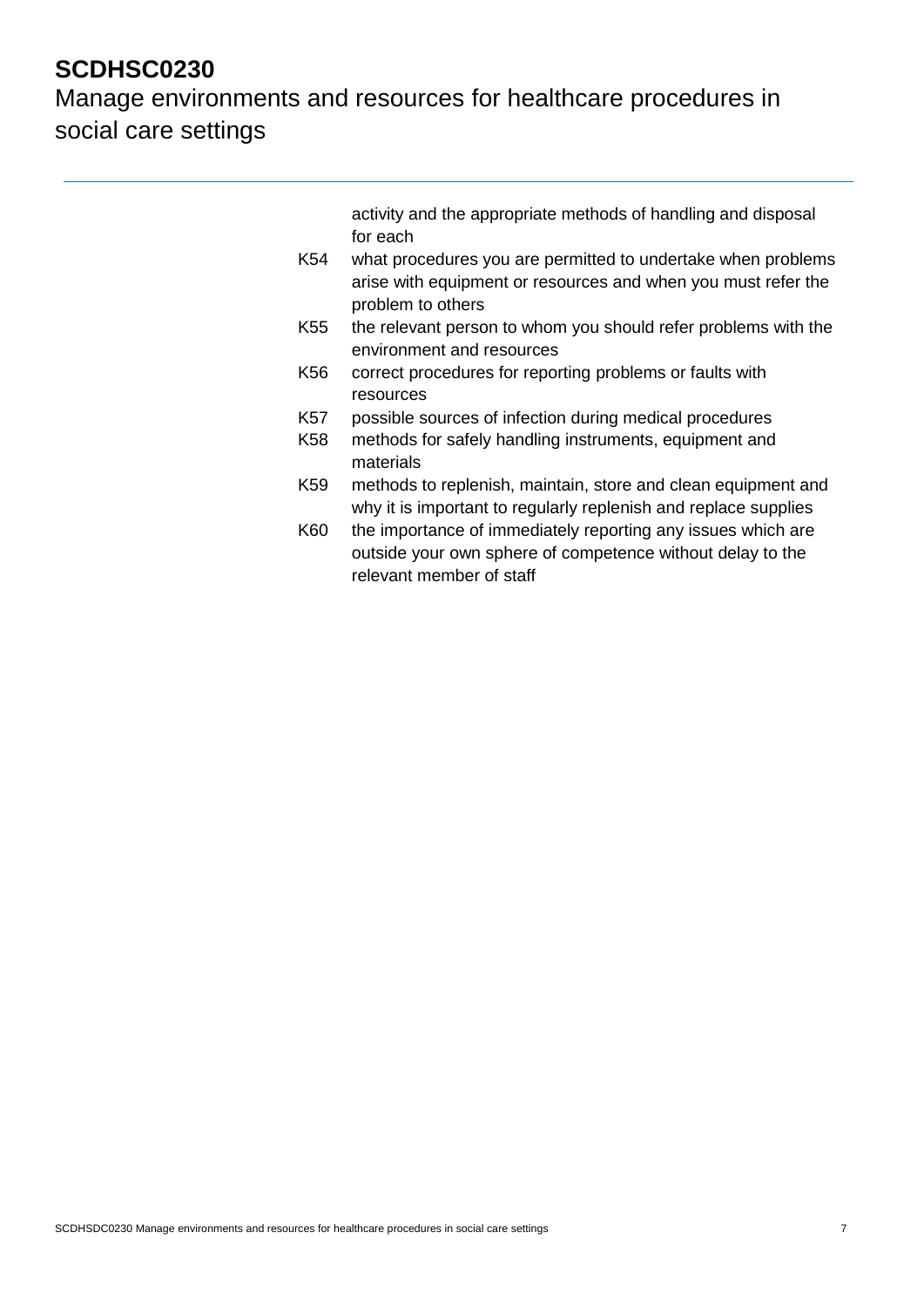Manage environments and resources for healthcare procedures in social care settings

### **Additional Information**

#### **Scope/range related to performance criteria**

The details in this field are explanatory statements of scope and/or examples of possible contexts in which the NOS may apply; they are not to be regarded as range statements required for achievement of the NOS.

Note: Where an individual finds it difficult or impossible to express their own preferences and make decisions about their life, achievement of this standard will require the involvement of advocates or others who are able to represent the views and best interests of the individual.

Where there are language differences within the work setting, achievement of this standard may require the involvement of interpreters or translation services.

**Active participation** is a way of working that regards individuals as active partners in their own care or support rather than passive recipients. Active participation recognises each individual's right to participate in the activities and relationships of everyday life as independently as possible **Conditions** may include temperature; humidity; ventilation; general and directional light levels; noise; privacy

**Correctly** handling resources or operating equipment includes doing so in a manner consistent with infection control techniques and in ways that follow work setting procedures and manufacturer's specific instructions The **individual** is the person you support or care for in your work

**Medical procedures** may be routine or specialist

**Resources** may include fixed items of equipment; portable items of equipment; consumables; disposable items (e.g. gowns); sterile packs; individual positioning aids; notes

**Waste** may include general waste; clinical waste; sharps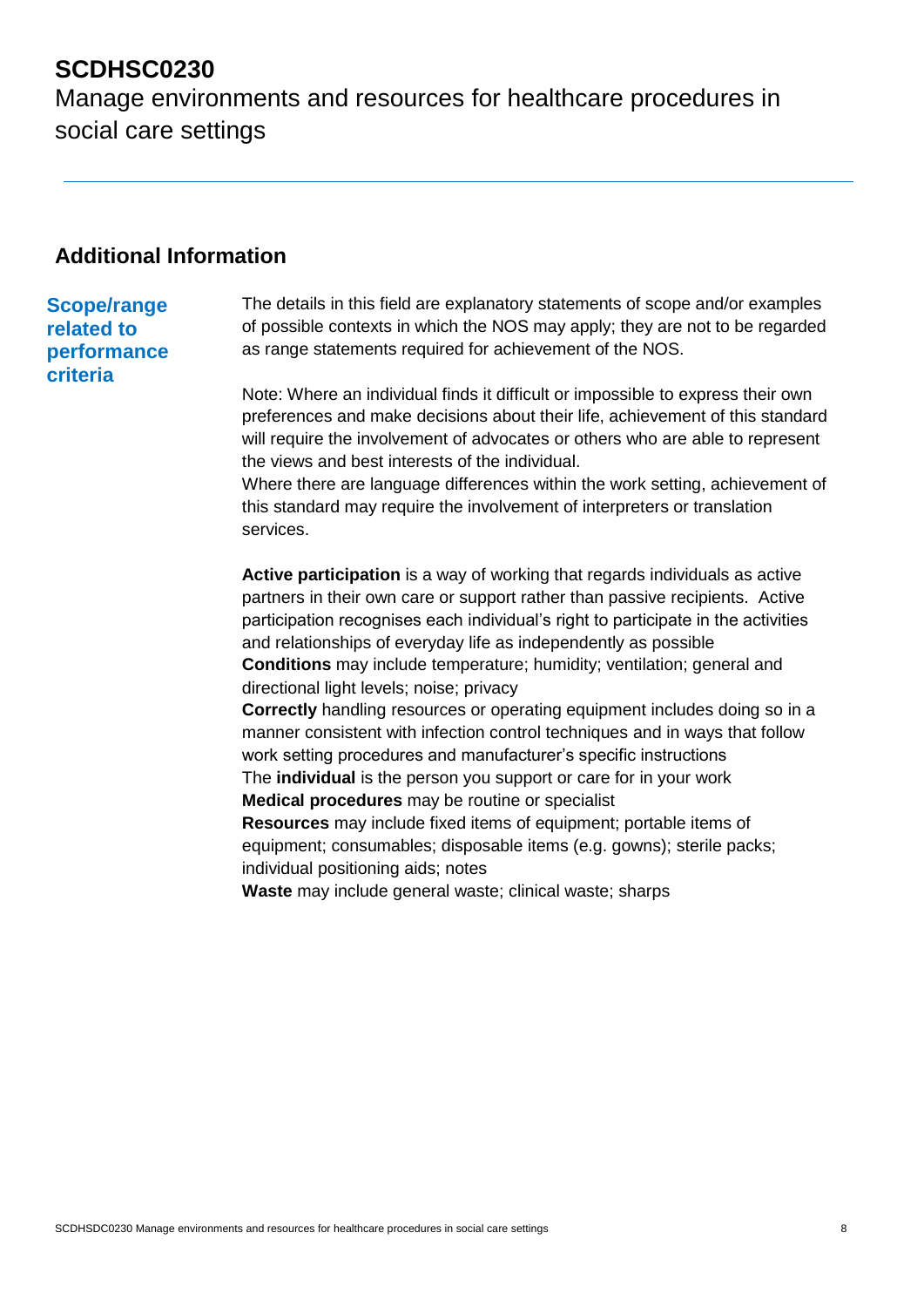Manage environments and resources for healthcare procedures in social care settings

#### **Scope/range related to knowledge and understanding**

The details in this field are explanatory statements of scope and/or examples of possible contexts in which the NOS may apply; they are not to be regarded as range statements required for achievement of the NOS.

#### **All knowledge statements must be applied in the context of this standard.**

**Factors that may affect the health, wellbeing and development of individuals** may include adverse circumstances or trauma before or during birth; autistic spectrum conditions; dementia; family circumstances; frailty; harm or abuse; injury; learning disability; medical conditions (chronic or acute); mental health; physical disability; physical ill health; poverty; profound or complex needs; sensory needs; social deprivation; substance misuse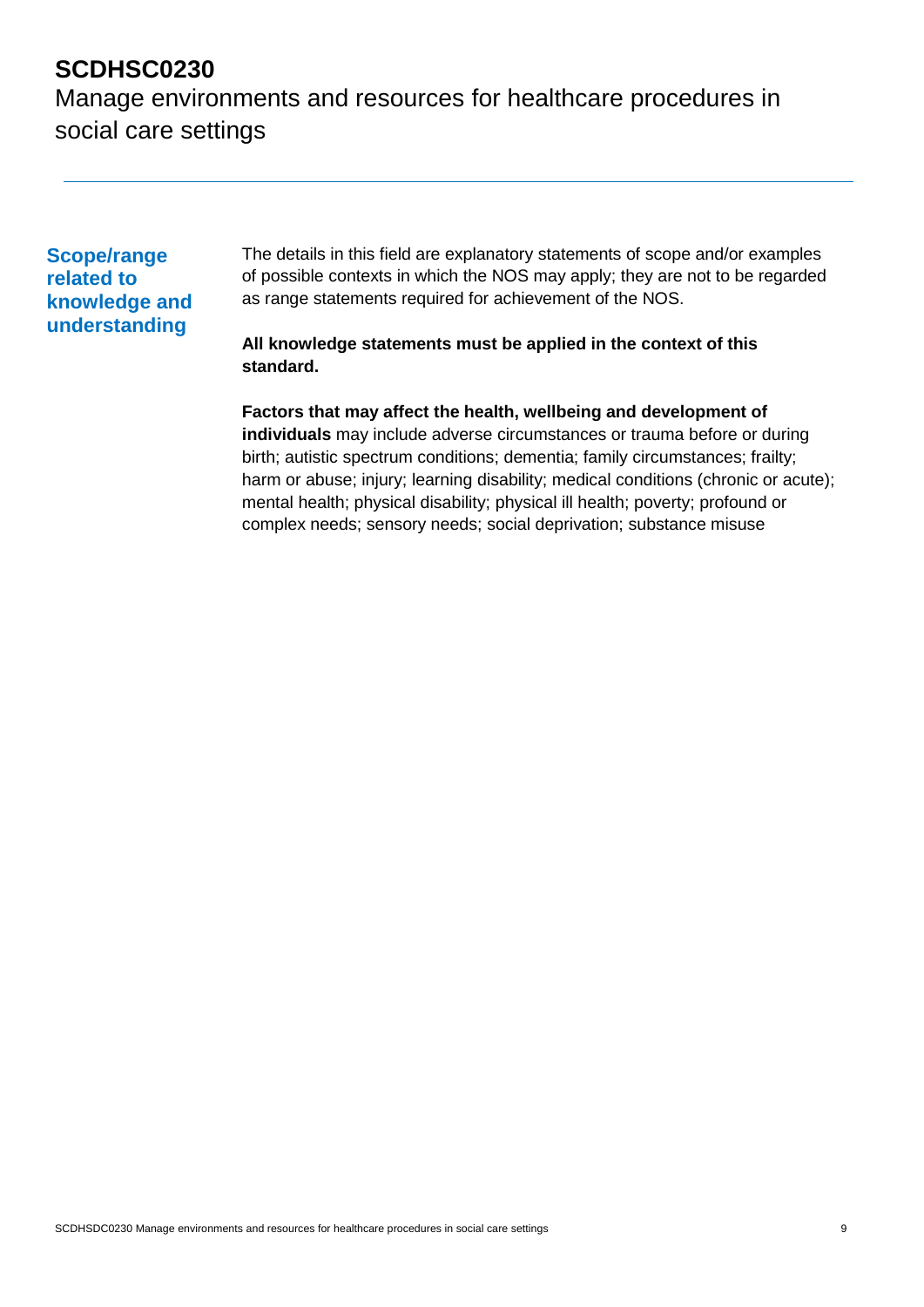Manage environments and resources for healthcare procedures in social care settings

**Values** Adherence to codes of practice or conduct where applicable to your role and the principles and values that underpin your work setting, including the rights of children, young people and adults. These include the rights: To be treated as an individual To be treated equally and not be discriminated against To be respected To have privacy To be treated in a dignified way To be protected from danger and harm To be supported and cared for in a way that meets their needs, takes account of their choices and also protects them To communicate using their preferred methods of communication and language To access information about themselves